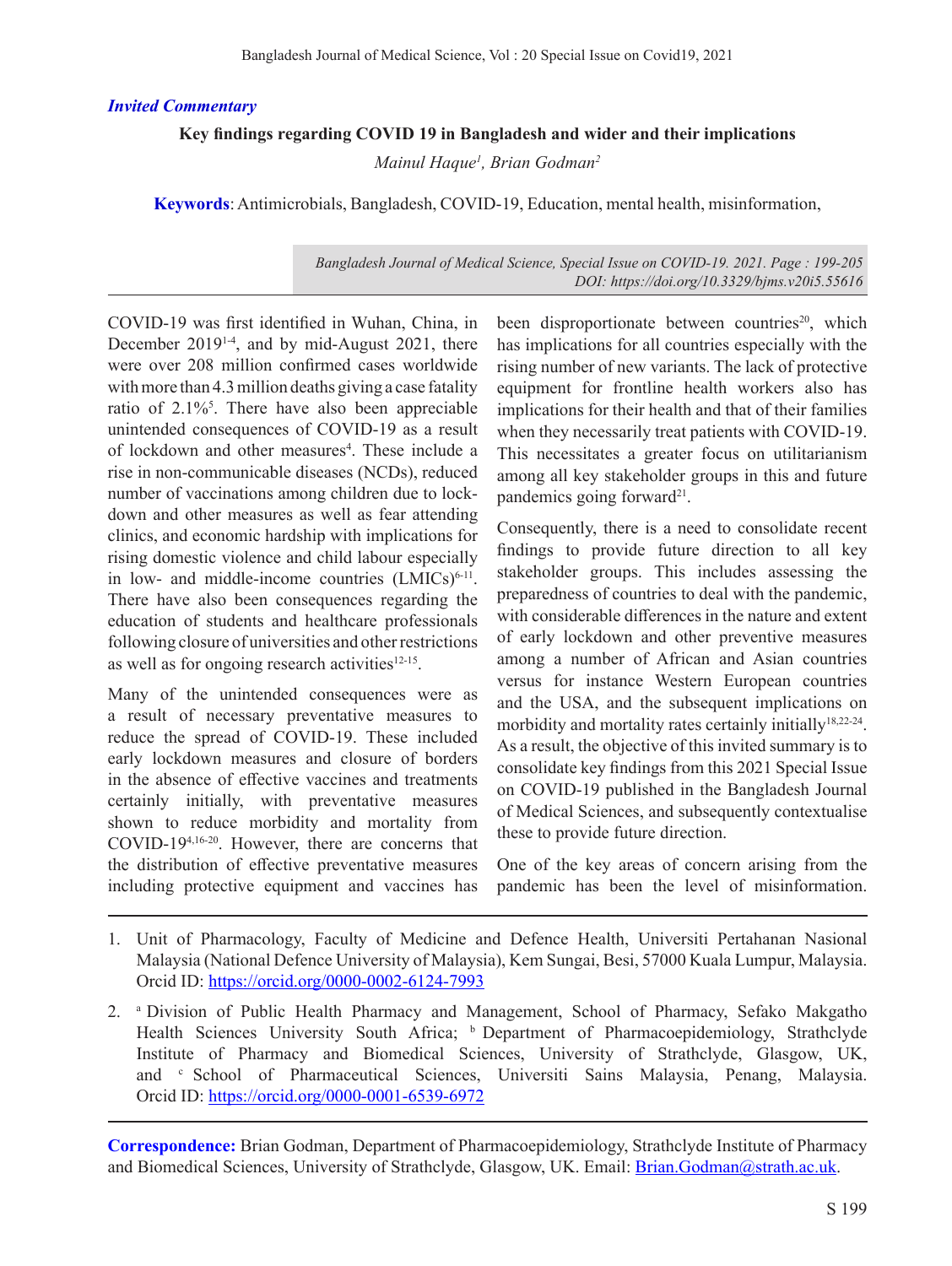This includes potential treatments such as hydroxychloroquine and remdesivir, with the initial hype surrounding hydroxychloroquine resulting in shortages, price rises and deaths $4,25-28$ . Hossain *et al.* discuss potential ways forward to enhance public awareness and good behaviour regarding the COVID-19 pandemic, which incorporates potential ways to reduce rising prevalence rates, morbidity and mortality. Possible initiatives include addressing key concerns initially such as a lack of protective equipment and proper training among healthcare professions as well as lack of testing facilities<sup>29</sup>. The scale up of testing has been a key issue among many African and Asian countries in the early stages of the pandemic, with new approaches being developed to meet identified needs<sup>18,22,23,30,31</sup>. This is now changing.

Sarmis *et al.* in their paper discuss potential ways to provide a better understanding of the likelihood of predicting which patients actually have COVID-19 on admission to emergency rooms, impacting on subsequent care pathways<sup>32</sup>, with Afrin *et al.* assessing the potential for D-Dimer and serum ferritin levels as reliable biomarkers to assess disease severity33. Alongside this, Haq *et al*. have looked to develop kits to improve home testing of antibodies against COVID-19 with a high specificity  $(96\%)^{34}$ . This offers the potential for such kits to be widely used to determine antibody levels among the population at large in Bangladesh; consequently, to better understand the possibilities of herd immunity $34$ . This is important as there have been concerns with forecasting the potential rise in cases and their subsequent impact on morbidity and mortality. Improving forecasting has appreciable implications for health planners, with Saxena *et al.* in their paper discussing possible statistical approaches to improve this in the current and future pandemics<sup>35</sup>. Improved planning includes dedicated COVID-19 wards as well as re-organising emergency trauma intensive care units (ICUs) to deal with an increasing number of patients with severe COVID-19. Amir *et al.* in their paper discuss the challenges and strategies for converting an emergency and trauma ICU into a COVID-19 ICU in a LMIC tertiary hospital to provide future direction<sup>36</sup>. Hardcastle *et al.* also discuss management issues with dealing with trauma resuscitation in a leading LMIC during the pandemic to again help with future planning $37$ .

Sartelli subsequently discusses key measures in hospital to prevent and control infections to improve the care of patients with COVID-19. These

include encouraging regular hand and addressing environmental hygiene, identification and isolation of patients with COVID-19, surveillance and antibiotic stewardship<sup>38</sup>. Antibiotic stewardship programmes are especially important given the extent of inappropriate prescribing of antibiotics for patients with COVID-19 in Bangladesh and wider, with only a small minority of patients actually having bacterial or fungal co-infections<sup>39-43</sup>. This also includes high prescribing rates for antibiotics among children with COVID-19 in hospitals in Bangladesh despite guidelines advocating more prudent use<sup>44,45</sup>. Additional concerns among children in hospital include the high use of parenteral antibiotics with very limited switching to oral antibiotics, negatively impacting on costs and length of stay<sup>45</sup>. Encouragingly though, Nusrat *et al*. found very limited prescribing antimalarials, antivirals and antiparasitic medicines in their recent pilot study among children in hospital with COVID-19 despite the initial hype<sup>45</sup>. The monitoring of neurological symptoms in patients with COVID-19, including potential clotting disorders, is also becoming increasingly important in patients with COVID-19 as more is known about the clinical manifestations arising from this virus $46,47$ .

The instigation of large multi-arm studies, including the World Health Organisation (WHO) Solidarity Trial and the UK Recovery Trial, have shown the value of instigating such large evidence-based studies to rapidly provide future guidance and address concerns with misinformation<sup>4,28,41,48,49</sup>. The same philosophy can be applied to research into potential long-term effects of treating patients with COVID-19 with medicines such as immunosuppressants. This includes the emergence of mucormycosis in patients with COVID-19. Greater collaboration is needed to research mucormycosis further, including potential treatments, with most publications to date being case reports rather than a co-ordinated research effort<sup>50</sup>.

However, social media has been positive with alleviating concerns with personnel and funding to address the challenges faced particularly by lowincome countries with addressing the pandemic. Encouragingly in their paper, Rashid *et al.* found that the likes, reach, and shares of Facebook and other posts, significantly correlated with the number and extent of donations during the initial phases of the IMAM Response and Relief Teams (IMARET) under the Islamic Medical Association of Malaysia<sup>51</sup>. This has important implications for the future. Social media and other activities can also help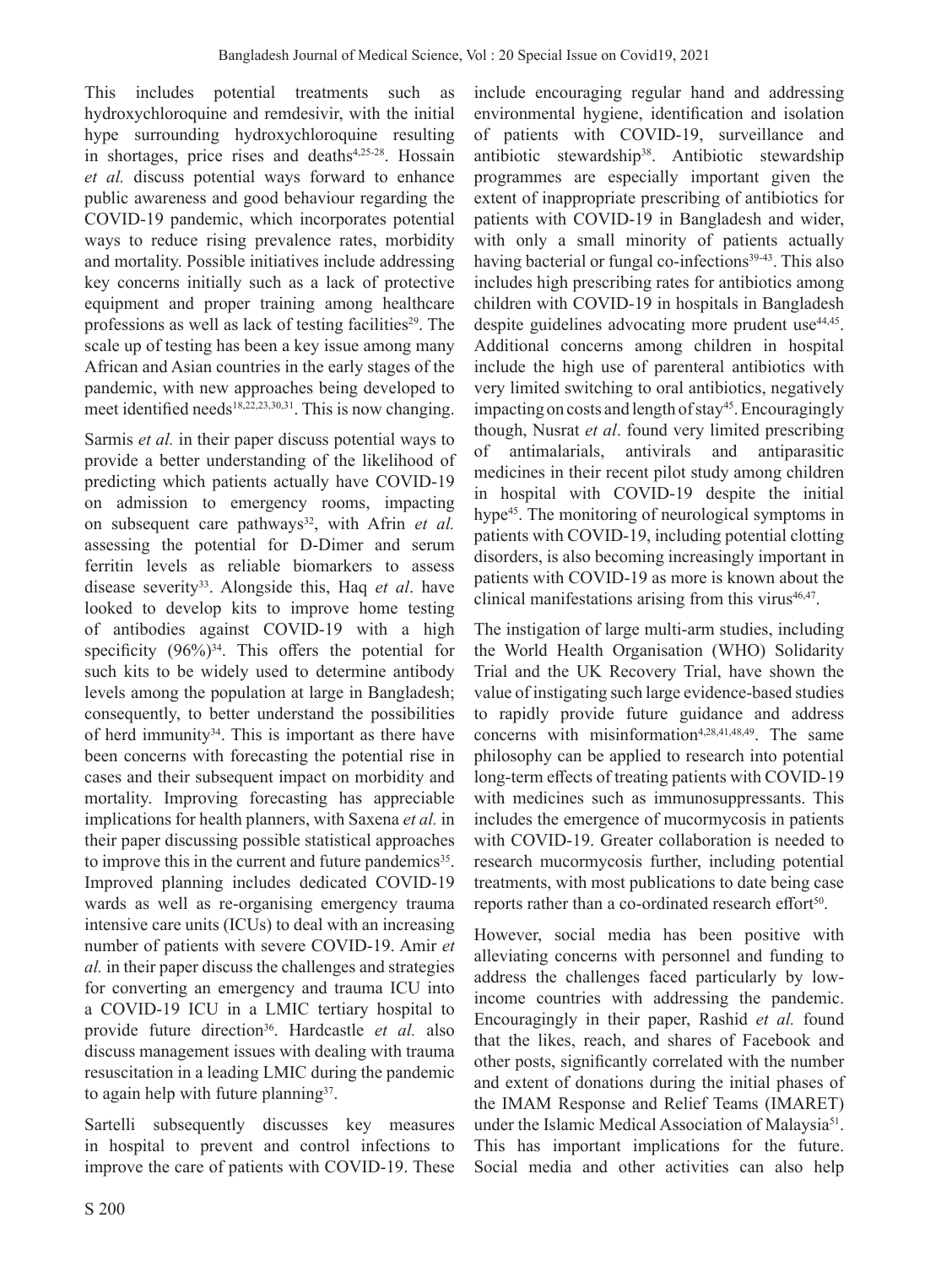dispel concerns with the vaccines developed for COVID-1952-54. This includes addressing key issues among the public embracing for instance vaccine hesitancy, which is important for containing the virus and reducing future morbidity and mortality<sup>55-57</sup>.

There are concerns with COVID-19 in both obese and undernourished patients, with co-morbidities with diabetes known to increase mortality in patients with COVID-1958,59. Akter *et al.* in their paper stress that there needs to be adequate management of these patients to limit the susceptibility and severity of COVID-19 including potential modification of treatment where pertinent<sup>59</sup>. Prompt glucocorticoid adjustments are also required in patients with COVID-19 suffering from adrenal insufficiency<sup>59</sup>.

Mental health has also been a key issue arising from the pandemic that needs to be adequately addressed. In their article, Opanasenko *et al*. discuss further the mental health impact of gender-based violence and factors contributing to it, as well as specific COVID-19 stressors and populations particularly at risk from mental health or violence consequences<sup>60</sup>. Hassnain *et al.* also discuss the impact of COVID-19 and its consequences on medical students as a result of preventative and other measures<sup>61</sup>. This builds on findings with students across countries $62-64$ . Overall, concerns with the mental health of the population have been a particular focus as a result of the current pandemic, increasing awareness that mental health services have typically been underfunded among many countries including many LMICs<sup>9,65-68</sup>. Stressors identified by Opanasenko *et al.* include confinement, social and economic disruption, closure of schools and child care facilities as well as health anxiety<sup>60</sup>. Tarsuslu *et al.* also highlight increasing stress among especially mothers and the parent-child relationship arising from lockdown measures $69$ . The authors emphasise that there should be increased psychosocial support especially for mothers during pandemics to help address these concerns and challenges<sup>69</sup>.

As mentioned, the instigation of lockdown and other measures has impacted on health sciences research. Rafat and Khan in their article discuss potential ways forward including Thesis Mentorship Programmes (TMP). The majority of residents surveyed as part of their research were satisfied with the support offered by TMP by key members of the department, helping them to continue with research projects despite the many challenges<sup>70</sup>. Yusof, Islam and Ashiq *et al.* in their respective papers discuss the many challenges to

higher education including physician and pharmacy education as a result of the pandemic, with both educators and students struggling initially to adapt to new online learning approaches<sup>15,71,72</sup>. There can also be concerns regarding ways to adequately address the many challenges associated with practical training and experiments among healthcare students<sup>15</sup>. However, there can also be opportunities from online approaches including greater flexibility and more opportunities for educators to regularly check on student understanding and progress<sup>72</sup>. Yousuf and Salam as well as Islam in their respective papers subsequently discuss potential ways to address these challenges and conclude that careful planning and good co-ordination in teaching delivery, with the aid of online educational technologies and tutorials to address the many challenges, can enhance successful online learning $72,73$ , with similar examples seen on other countries<sup>74</sup>. However, this requires familiarisation and proper training of current software technologies<sup>72,73</sup>.

Improved planning as well as the continued development and launch of effective vaccines and treatments are essential to prevent successive waves of COVID-19, with for instance the second wave seen to have a devastating effect among different states in India75. Improved surveillance of emerging strains can also enhance future preventative measures including the development of new vaccines where pertinent<sup>76</sup>.

In conclusion, we have seen the COVID-19 pandemic appreciably increase morbidity and mortality worldwide. However, ongoing research into effective vaccines and treatments, as well as improved processes in hospitals, will help to reduce future morbidity and mortality. A number of challenges still need to be addressed given the unintended consequences arising from managing the pandemic. These include effective ways to address the training of healthcare professionals as well as addressing concerns with rising rates of NCDs including the mental health of the population. This special issue of the Bangladesh Journal of Medical Science discusses and reviews many of these key issues providing direction for the future.

### **Conflicts of interest**

The authors have no conflicts of interest to declare

# **Funding**

This invited editorial commentary was self-funded.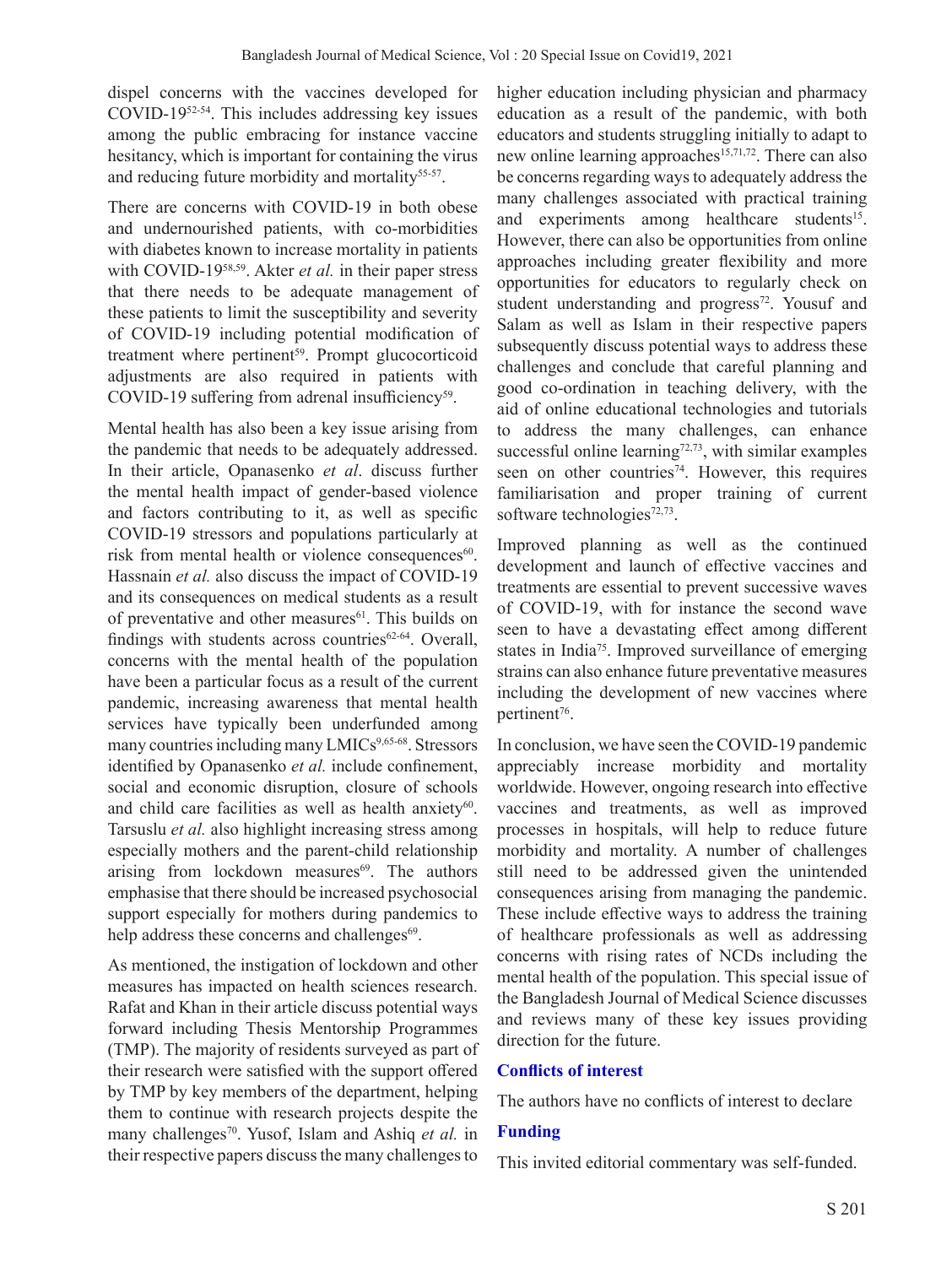#### **References**

- 1. Wu Z, McGoogan JM. Characteristics of and Important Lessons From the Coronavirus Disease 2019 (COVID-19) Outbreak in China: Summary of a Report of 72 314 Cases From the Chinese Center for Disease Control and Prevention. *JAMA*. 2020;**323**(13):1239-42, doi: 10.1001/jama.2020.2648
- Li Q, Guan X, Wu P, Wang X, Zhou L, Tong Y, et al. Early Transmission Dynamics in Wuhan, China, of Novel Coronavirus-Infected Pneumonia. *N Engl J Med*. 2020;**382**(13):1199-207. doi: 10.1056/NEJMoa2001316
- 3. Anwar S, Nasrullah M, Hosen MJ. COVID-19 and Bangladesh: Challenges and How to Address Them. *Front Public Health*. 2020;**8**(154). doi: 10.3389/ fpubh.2020.00154
- 4. Godman B. Combating COVID-19: Lessons learnt particularly among developing countries and the implications. *Bangladesh Journal of Medical Science*, Special Issue on COVID-19. 2020; **19** (5): S103-8. doi: https://doi.org/10.3329/bjms.v19i0.48413.
- 5. World Health Organization. WHO Coronavirus (COVID-19) Dashboard. Available at URL: https:// covid19.who.int/ (Accesssed 18 August 2021)
- 6. Kluge HHP, Wickramasinghe K, Rippin HL, Mendes R, Peters DH, Kontsevaya A, et al. Prevention and control of non-communicable diseases in the COVID-19 response. *Lancet*. 2020;**395**(10238):1678-80. doi: 10.1016/S0140- 6736(20)31067-9
- 7. Gaythorpe KA, Abbas K, Huber J, Karachaliou A, Thakkar N, Woodruff K, Li X, Echeverria-Londono S; VIMC Working Group on COVID-19 Impact on Vaccine Preventable Disease, Ferrari M, Jackson ML, McCarthy K, Perkins TA, Trotter C, Jit M. Impact of COVID-19 related disruptions to measles, meningococcal A, and yellow fever vaccination in 10 countries. *eLife*. 2021;**10**. DOI: 10.7554/eLife.67023
- 8. Rana S, Shah R, Ahmed S, Mothabbir G. Post-disruption catch-up of child immunisation and health-care services in Bangladesh. *Lancet Infect Dis*. 2021;**21**(7):913. DOI: 10.1016/S1473-3099(21)00148-1
- 9. Rashid Soron T, Ashiq MAR, Al-Hakeem M, Chowdhury ZF, Uddin Ahmed H. Domestic Violence and Mental Health During COVID-19 in Bangladesh. *JMIR For Res*. 2021 (EPrint). DOI: 10.2196/24624
- 10. Sifat RI. Impact of the COVID-19 pandemic on domestic violence in Bangladesh. *Asian Journal Psychiat*. 2020;**53**:102393. DOI: 10.1016/j.ajp.2020.102393
- 11. Ovi IH. Covid-19 may push millions of children into child labour. 2020. Available at URL: https://www. dhakatribune.com/bangladesh/2020/06/12/covid-19-may-push-millions-of-children-into-child-labour (Accessed 6 September 2021)
- 12. Sahu P. Closure of Universities Due to Coronavirus Disease 2019 (COVID-19): Impact on Education and Mental Health of Students and Academic Staff. *Cureus*. 2020;**12**(4):e7541. DOI: 10.7759/cureus.7541
- 13. Kawaguchi-Suzuki M, Nagai N, Akonoghrere RO,

Desborough JA. COVID-19 Pandemic Challenges and Lessons Learned by Pharmacy Educators Around the Globe. *Am J Pharm Educ*. 2020;**84**(8):ajpe8197. DOI: 10.5688/ajpe8197

- 14. Alsoufi A, Alsuyihili A, Msherghi A, Elhadi A, Atiyah H, Ashini A, Ashwieb A, Ghula M, Ben Hasan H, Abudabuos S, Alameen H, Abokhdhir T, Anaiba M, Nagib T, Shuwayyah A, Benothman R, Arrefae G, Alkhwayildi A, Alhadi A, Zaid A, Elhadi M. Impact of the COVID-19 pandemic on medical education: Medical students' knowledge, attitudes, and practices regarding electronic learning. *PloS one*. 2020;**15**(11):e0242905. DOI: 10.1371/journal.pone.0242905
- 15. Ashiq K, Ashiq S, Sadia H. Pharmacy Education and Role of the Teachers During the COVID-19 Pandemic. *Bangladesh Journal of Medical Science*, Special Issue on COVID-19. 2021; **20** (5): S183 - S184. DOI: https:// doi.org/10.3329/bjms.v20i5.55418
- 16. Ayouni I, Maatoug J, Dhouib W, Zammit N, Fredj SB, Ghammam R, Ghannem H. Effective public health measures to mitigate the spread of COVID-19: a systematic review. *BMC Pub Health*. 2021;**21**(1):1015. DOI: 10.1186/s12889-021-11111-1
- 17. Ng Y, Li Z, Chua YX, Chaw WL, Zhao Z, Er B, Pung R, Chiew CJ, Lye DC, Heng D, Lee VJ. Evaluation of the Effectiveness of Surveillance and Containment Measures for the First 100 Patients with COVID-19 in Singapore - January 2-February 29, 2020. *MMWR Morb Mortal Wkly Rep*. 2020;**69**(11):307-11. doi: 10.15585/ mmwr.mm6911e1
- 18. Godman B, Haque M, Islam S, Iqbal S, Urmi UL, Kamal ZM, Shuvo SA, Rahman A, Kamal M, Haque M, Jahan I, Islam MZ, Hossain MM, Munzur-E-Murshid, Kumar S, Charan J, Bhatt R, Dutta S, Abhayanand JP, Sharma Y, Saleem Z, Phuong TNT, Kwon HY, Kurdi A, Wale J, Sefah I. Rapid Assessment of Price Instability and Paucity of Medicines and Protection for COVID-19 Across Asia: Findings and Public Health Implications for the Future. *Front Public Health*. 2020;**8**(744). DOI: 10.3389/fpubh.2020.585832
- 19. Thai PQ, Rabaa MA, Luong DH, Tan DQ, Quang TD, Quach HL, Hoang Thi NA, Dinh PC, Nghia ND, Tu TA, Quang N, Phuc TM, Chau V, Khanh NC, Anh DD, Duong TN, Thwaites G, van Doorn HR, Choisy M; OUCRU COVID-19 Research Group. The first 100 days of SARS-CoV-2 control in Vietnam. *Clinical Infect Dis*. 2021;**72**(9):e334-e342. doi: 10.1093/cid/ciaa1130
- 20. Sartelli M. The Paradox of the COVID-19 Pandemic. *Bangladesh Journal of Medical Science*, Special Issue on COVID-19. 2021; **20** (5): S15-S16. DOI: https://doi. org/10.3329/bjms.v20i5.55395.
- 21. Ranju GA, Serice T. Ethical gap to implement utilitarianism in healthcare policy: A hidden Pandemic Ethics Crisis. *Bangladesh Journal of Medical Science*, Special Issue on COVID-19. 2021; **20** (5): S178 - S182. DOI: https://doi.org/10.3329/bjms.v20i5.55413.
- 22. Afriyie DK, Asare GA, Amponsah SK, Godman B. COVID-19 pandemic in resource-poor countries: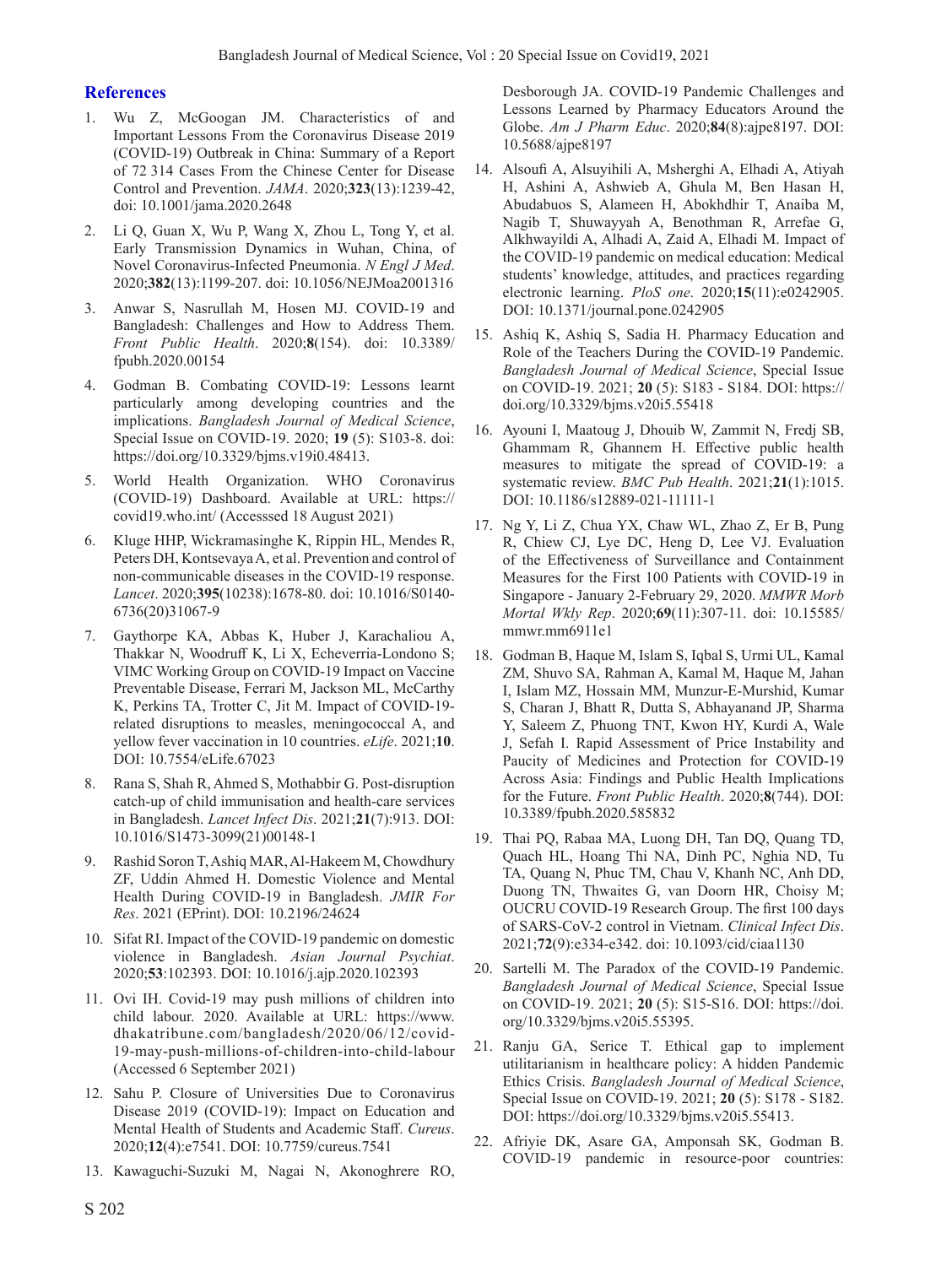challenges, experiences and opportunities in Ghana. *J Infect Dev Ctries*. 2020;**14**(8):838-43. doi: 10.3855/ iidc.12909

- 23. Ogunleye OO, Basu D, Mueller D, Sneddon J, Seaton RA, Yinka-Ogunleye AF, Wamboga J, Miljković N, Mwita JC, Rwegerera GM, Massele A, Patrick O, Niba LL, Nsaikila M, Rashed WM, Hussein MA, Hegazy R, Amu AA, Boahen-Boaten BB, Matsebula Z, Gwebu P, Chirigo B, Mkhabela N, Dlamini T, Sithole S, Malaza S, Dlamini S, Afriyie D, Asare GA, Amponsah SK, Sefah I, Oluka M, Guantai AN, Opanga SA, Sarele TV, Mafisa RK, Chikowe I, Khuluza F, Kibuule D, Kalemeera F, Mubita M, Fadare J, Sibomana L, Ramokgopa GM, Whyte C, Maimela T, Hugo J, Meyer JC, Schellack N, Rampamba EM, Visser A, Alfadl A, Malik EM, Malande OO, Kalungia AC, Mwila C, Zaranyika T, Chaibva BV, Olaru ID, Masuka N, Wale J, Hwenda L, Kamoga R, Hill R, Barbui C, Bochenek T, Kurdi A, Campbell S, Martin AP, Phuong TNT, Thanh BN, Godman B. Response to the Novel Corona Virus (COVID-19) Pandemic Across Africa: Successes, Challenges, and Implications for the Future. *Front Pharmacol*. 2020;**11**(1205). doi: 10.3389/ fphar.2020.01205
- 24. Nomani MZM, Parveen R. COVID-19 pandemic and disaster preparedness in the context of public health laws and policies. *Bangladesh Journal of Medical Science*, Special Issue on COVID-19. 2021; **20** (5): S41- S47. DOI: https://doi.org/10.3329/bjms.v20i5.55405.
- 25. Haque M, Islam S, Iqbal S, Urmi UL, Kamal ZM, Rahman A, Kamal M, Haque M, Jahan I, Islam Z, Hossain MM, Murshid ME, Sefah I, Kurdi A, Godman B. Availability and price changes of potential medicines and equipment for the prevention and treatment of COVID-19 among pharmacy and drug stores in Bangladesh; findings and implications. *Bangladesh Journal of Medical Science* Special Issue on Covid 19, 2020: S36-S50. DOI:https:// doi.org/10.3329/bjms.v19i0.48106
- 26. Abena PM, Decloedt EH, Bottieau E, Suleman F, Adejumo P, Sam-Agudu NA, Muyembe TamFum JJ, Seydi M, Eholie SP, Mills EJ, Kallay O, Zumla A, Nachega JB. Chloroquine and Hydroxychloroquine for the Prevention or Treatment of COVID-19 in Africa: Caution for Inappropriate Off-label Use in Healthcare Settings. *Am J Trop Med Hyg*. 2020;**102**(6):1184-8. doi: 10.4269/ajtmh.20-0290
- 27. Charan J, Kaur RJ, Bhardwaj P, Haque M, Sharma P, Misra S, Godman B. Rapid review of suspected adverse drug events due to remdesivir in the WHO database; findings and implications. *Expert Rev Clin Pharmacol*. 2021;**14**(1):95-103. doi: 10.1080/17512433.2021.1856655
- 28. Dyer O. Covid-19: Remdesivir has little or no impact on survival, WHO trial shows. *BMJ*. **2020**;371:m4057. doi: 10.1136/bmj.m4057
- 29. Hossain J, Ahmmed F, Kuddus R, Alam S, S. Rahman SMA. Exploring public awareness and spreading pattern analysis of COVID-19 outbreak in Bangladesh. *Bangladesh Journal of Medical Science*, Special Issue on COVID-19. 2021; **20** (5): S108 - S117. DOI: https://

doi.org/10.3329/bjms.v20i5.55403

- 30. Sefah IA, Ogunleye OO, Essah DO, Opanga SA, Butt N, Wamaitha A, Guantai AN, Chikowe I, Khuluza F, Kibuule D, Nambahu L, Abubakar AR, Sani IH, Saleem Z, Kalungia AC, Thi Phuong TN, Haque M, Islam S, Kumar S, Sneddon J, Wamboga J, Wale J, Miljković N, Kurdi A, Martin AP, Godman B. Rapid assessment of the potential paucity and price increases for suggested medicines and protection equipment for COVID-19 across developing countries with a particular focus on Africa and the implications. *Front Pharmacol*. 2021;**11**(2055). doi: 10.3389/fphar.2020.588106
- 31. Haque M, Kumar S, Charan J, Bhatt R, Islam S, Dutta S, Abhayanand JP, Sharma Y, Sefah I, Kurdi A, Wale J, Godman B. Utilisation, availability and price changes of medicines and protection equipment for COVID-19 in India: findings and implications Short title: COVID-19 and price changes of treatments in India. *Front Pharmacol*. 2021;**11**(1822). DOI: 10.3389/ fphar.2020.582154.
- 32. Sarmis A, Agirbasli M, Kocoglu E, Guclu H, Ozekinci T, Habip Z. Can Hemogram Parameters Predict a Positive PCR Result in COVID-19? *Bangladesh Journal of Medical Science*, Special Issue on COVID-19. 2021; **20** (5): S118-124. DOI: https://doi.org/10.3329/bjms. v20i5.55404
- 33. Afrin SF, Rahman MH, Mahmood AKA, Salma N, Khatun S. Assessment of COVID severity by measuring D-dimer and Serum Ferritin level in selected Tertiary Care Hospitals of Dhaka city. *Bangladesh Journal of Medical Science*, Special Issue on COVID-19. 2021; **20** (5): S166 - S170. DOI: https://doi.org/10.3329/bjms. v20i5.55409.
- 34. Haq A, Jamiruddin M, Khondoker MU, 2, Ahmed F, Khandker SS, Ali T et al. Assessment of a rapid panantibody dot test for detection of antibodies against SARS-CoV-2. *Bangladesh Journal of Medical Science*, Special Issue on COVID-19. 2021; **20** (5): S131-139. DOI: https://doi.org/10.3329/bjms.v20i5.55407
- 35. Saxena A, Bhardwaj F, Kumar V. COVID-19 Forecasting: A Statistical Approach. *Bangladesh Journal of Medical Science*, Special Issue on COVID-19. 2021; **20** (5): S85 - S96. DOI: https://doi.org/10.3329/bjms.v20i5.55401.
- 36. Amir SH, Zafar L, Siddiqui OA, Nasreen F. Challenges in managing an emergency and trauma ICU during COVID-19 pandemic: Perspective from a tertiary care centre in western Uttar Pradesh (India). *Bangladesh Journal of Medical Science*, Special Issue on COVID-19. 2021; **20** (5): S26 - S31. DOI: https://doi.org/10.3329/ bjms.v20i5.55397
- 37. Hardcastle TC, Hollander DD, Ganchi F, Naidoo S, Shangase TN. Management Issues with Infection Control during Trauma Resuscitation in the Era of COVID-19: South African Experience. *Bangladesh Journal of Medical Science*, Special Issue on COVID-19. 2021; **20** (5): S72 - S76. DOI: https://doi.org/10.3329/bjms. v20i5.55410
- 38. Sartelli M. COVID-19 impact on the understanding of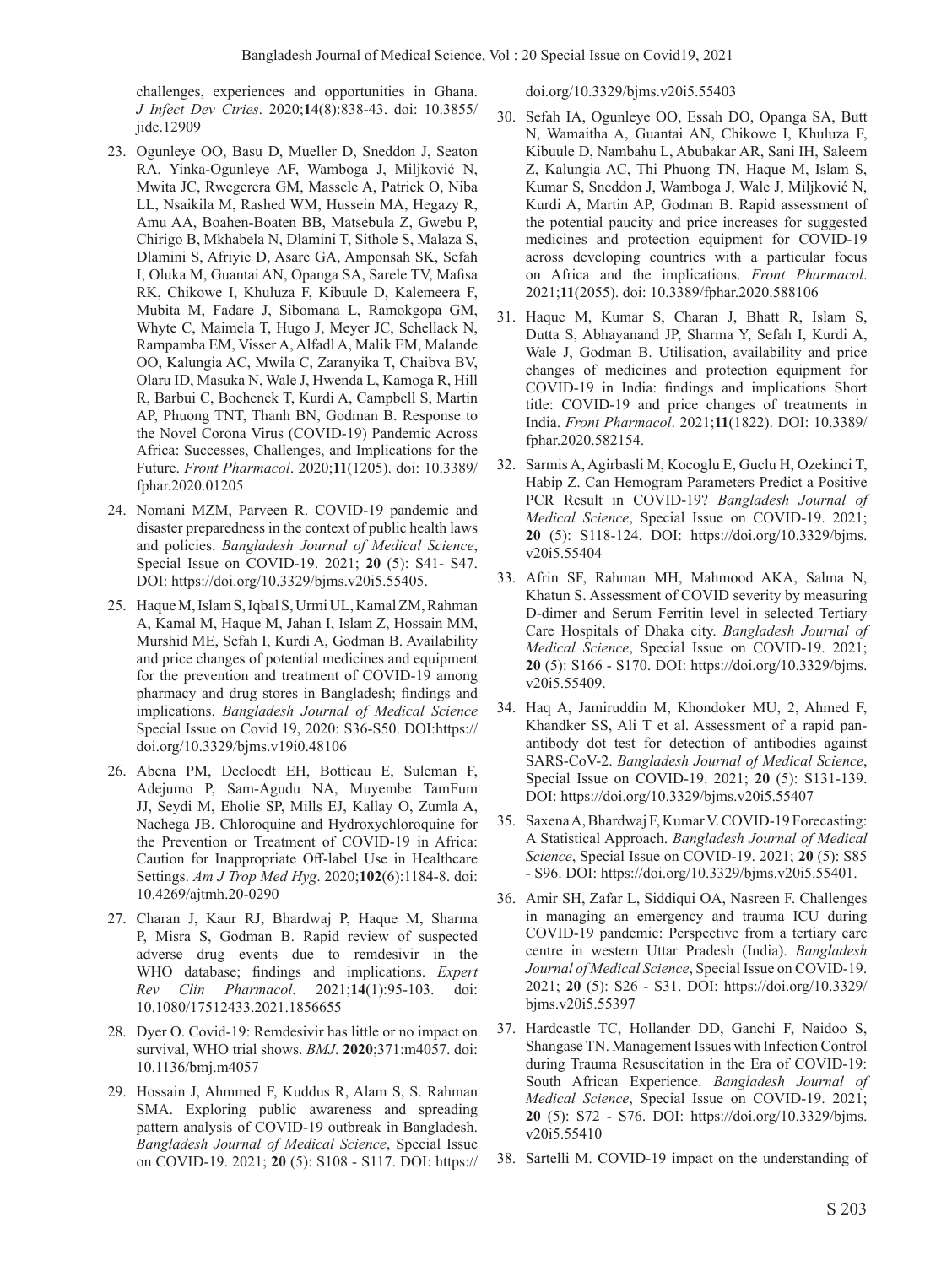infection prevention and control measures. *Bangladesh Journal of Medical Science*, Special Issue on COVID-19. 2021; **20** (5). S171 - S173. DOI: https://doi.org/10.3329/ bjms.v20i5.55412.

- 39. Langford BJ, So M, Raybardhan S, Leung V, Soucy JR, Westwood D, et al. Antibiotic prescribing in patients with COVID-19: rapid review and meta-analysis. *Clin Microbiol Infect*. 2021;**27**(4):520-31. DOI: 10.1016/j. cmi.2020.12.018
- 40. Mah-E-Muneer S, Hassan MZ, Biswas MAAJ, Rahman F, Akhtar Z, Das P, Islam MA, Chowdhury F. Use of Antimicrobials among Suspected COVID-19 Patients at Selected Hospitals, Bangladesh: Findings from the First Wave of COVID-19 Pandemic. *Antibiotics (Basel)*. 2021;**10**(6). DOI: 10.3390/antibiotics10060738
- 41. Haque M, Gowere M, Nusrat N, Chowdhury K, Godman B. The response to COVID 19 across countries and the implications for future pandemics. B*angladesh Journal of Medical Science*. 2021; 20 (Special Issue on Covid 19): S169-S176. DOI: https://doi.org/10.3329/bjms. v20i5.55417
- 42. Molla MMA, Yeasmin M, Islam MK, Sharif MM, Amin MR, Nafisa T, Ghosh AK, Parveen M, Arif MMH, Alam JAJ, Rizvi SJR, Saif-Ur-Rahman KM, Akram A, Shamsuzzaman AKM. Antibiotic Prescribing Patterns at COVID-19 Dedicated Wards in Bangladesh: Findings from a Single Center Study. *Infect Prev Pract*. 2021:**100134**. DOI: 10.1016/j.infpip.2021.100134
- 43. Haque M, Godman B. Potential Strategies to Improve Antimicrobial Utilisation in Hospitals in Bangladesh Building on Experiences Across Developing Countries. *Bangladesh Journal of Medical Science*. 2021; **19** (3): 355-7. DOI: https://doi.org/10.3329/bjm.
- 44. Bangladesh Paediatric Association (BPA). Management Guideline for Paediatric COVID-19. November 2020. Available at URL: https://www.bpabd.org/asset/uploads/ file/COVID\_BPA\_2nd%20ED\_3.pdf (Accessed 7 September 2021)
- 45. Nusrat N, Haque M, Chowdhury K, Adnan N, Lutfor AB, Karim E et al. Pilot Study on the Current Management of Children with COVID-19 In Hospitals in Bangladesh; Findings and Implications. *Bangladesh Journal of Medical Science*, Special Issue on COVID-19. 2021: S188 - S198. DOI: https://doi.org/10.3329/bjms.v20i5.55616
- 46. Parry ZA, Bumb SS, Kumar S, Bhatt R, Irfan M, Bhatt P. Neurological Manifestations of Covid-19 Hospitalized Patients In the state of Punjab, India. *Bangladesh Journal of Medical Science*, Special Issue on COVID-19. 2021; **20** (5): S155 - 161. DOI: https://doi.org/10.3329/bjms. v20i5.55414.
- 47. Kranthi P, Sanath Kumar T, Jyotsna A, Praveen D. Subclinical COVID-19 with Transient Ischemic Attack Presentation – A Case Report. *Bangladesh Journal of Medical Science*, Special Issue on COVID-19. 2021; **20** (5): S162 - S165. DOI: https://doi.org/10.3329/bjms. v20i5.55408.
- 48. World Health Organization. WHO discontinues hydroxychloroquine and lopinavir/ritonavir treatment

arms for COVID-19. 2020. Available at URL: https:// www.who.int/news-room/detail/04-07-2020-whodiscontinues-hydroxychloroquine-and-lopinavirritonavir-treatment-arms-for-covid-19 (Accessed 6 September 2021)

- 49. RECOVERY Collaborative Group, Horby P, Mafham M, Linsell L, Bell JL, Staplin N, Emberson JR, Wiselka M, Ustianowski A, Elmahi E, Prudon B, Whitehouse T, Felton T, Williams J, Faccenda J, Underwood J, Baillie JK, Chappell LC, Faust SN, Jaki T, Jeffery K, Lim WS, Montgomery A, Rowan K, Tarning J, Watson JA, White NJ, Juszczak E, Haynes R, Landray MJ. Effect of Hydroxychloroquine in Hospitalized Patients with Covid-19. *N Engl J Med*. 2020;**383**(21):2030-40. doi: 10.1056/NEJMoa2022926
- 50. Sharma P, Dubey G. Publications on Post-Covid Mucormycosis: A Bibliometric Study of WHO Database. *Bangladesh Journal of Medical Science*, Special Issue on COVID-19. 2021; **20** (5): S144-S147. DOI: https:// doi.org/10.3329/bjms.v20i5.55415.
- 51. Rashid AA, Idris MI, Zulkiflee NS ,Yahaya AY, Ramesh P. The Correlation of Social Media Activity and Engagement of a Health NGO with the Outcome of Fundraising Efforts During the COVID-19 Pandemic. *Bangladesh Journal of Medical Science*, Special Issue on COVID-19. 2021; **20** (5): S148-S154. DOI: https:// doi.org/10.3329/bjms.v20i5.55419
- 52. Ahmad R. SARS-CoV-2 Immunity: Review of Immune Response to Infection and Vaccination. *Bangladesh Journal of Medical Science*, Special Issue on COVID-19. 2021; **20** (5): S32-S40. DOI: https://doi.org/10.3329/ bjms.v20i5.55398.
- 53. Lewandowsky S, Cook J, Schmid P, Holford DL, Finn A, Leask J, Thomson A, Lombardi D, Al-Rawi AK, Amazeen MA, Anderson EC, Armaos KD, Betsch C, Bruns HHB, Ecker UKH, Gavaruzzi T, Hahn U, Herzog S, Juanchich M, Kendeou P, Newman EJ, Pennycook G, Rapp DN, Sah S, Sinatra GM, Tapper K, Vraga EK. The COVID-19 Vaccine Communication Handbook. A practical guide for improving vaccine communication and fighting misinformation. 2021. Available at URL: https://www.richmond.gov.uk/media/20645/ the covid 19 vaccine\_communication\_handbook.pdf. (Accessed 6 September 2021)
- 54. University of Oxford. COVID-19 vaccine: reliable communications needed to beat 'infodemic' of misinformation. 2020. Available at URL: https:// www.ox.ac.uk/news/2020-11-10-covid-19-vaccinereliable-communications-needed-beat-infodemicmisinformation (Accessed 6 September 2021)
- 55. Lin C, Tu P, Beitsch LM. Confidence and Receptivity for COVID-19 Vaccines: A Rapid Systematic Review. *Vaccines*. 2020;**9**(1). DOI: 10.3390/vaccines9010016
- 56. Sallam M, Dababseh D, Eid H, Al-Mahzoum K, Al-Haidar A, Taim D, et al. High Rates of COVID-19 Vaccine Hesitancy and Its Association with Conspiracy Beliefs: A Study in Jordan and Kuwait among Other Arab Countries. *Vaccines*. 2021;**9**(1). DOI: 10.3390/ vaccines9010042